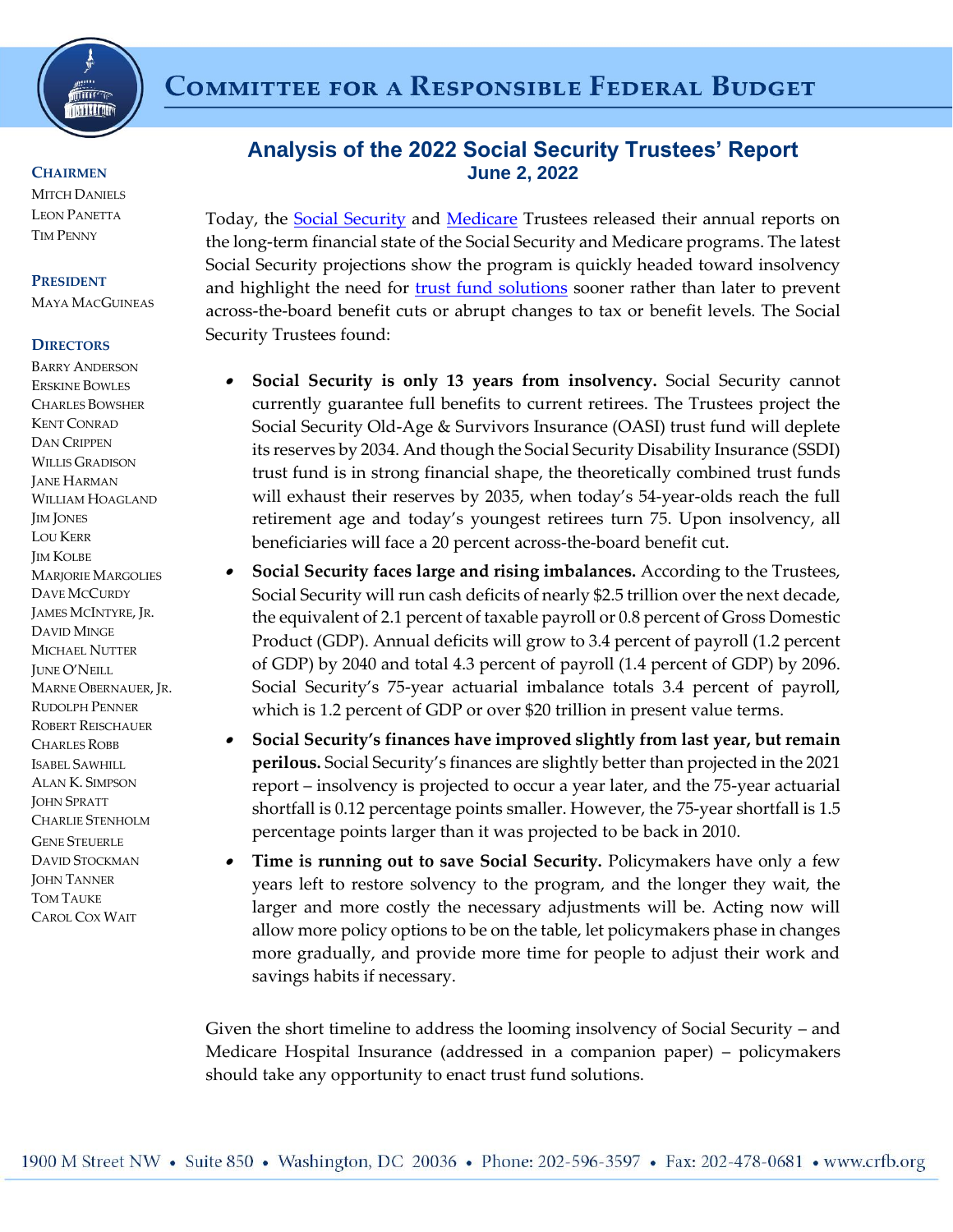

### **Social Security is Only 13 Years from Insolvency**

The Social Security program is only 13 years from insolvency, and action must be taken soon to prevent an across-the-board benefit cut for many current and future beneficiaries.

The Trustees project the Social Security OASI trust fund will deplete its reserves by 2034; the SSDI trust fund is in much stronger shape and will not be exhausted during the 75-year projection window for the first time since the 1983 Trustees' report. On a theoretically combined basis – assuming revenue is reallocated between the trust funds in the years between OASI and SSDI insolvency – Social Security will become insolvent by 2035.

Upon insolvency, all retirees regardless of age, income, or need will face a 20 percent across-theboard benefit cut, which will grow to 26 percent by the end of the projection window.



**Fig. 1: Ratio of Social Security Trust Fund Reserves to Benefits (Percent of Benefits)** 

Source: Social Security Administration.

The year 2035 is only 13 years away. That means the Social Security trust funds are on course to run out of reserves when today's 54-year-olds reach the normal retirement age and when today's youngest retirees turn 75. For perspective, the average new retiree will live to age 85, meaning Social Security cannot guarantee full benefits for many current beneficiaries, let alone future ones.

Meanwhile, the Medicare Hospital Insurance trust fund is only six years from insolvency and will exhaust its reserves in 2028 according to the Medicare Trustees. The Trustees' findings are similar to recent estimates from the Congressional Budget Office (CBO), which found the Medicare Hospital Insurance trust fund will be insolvent by 2030 and suggest the Social Security trust funds will be exhausted by 2033.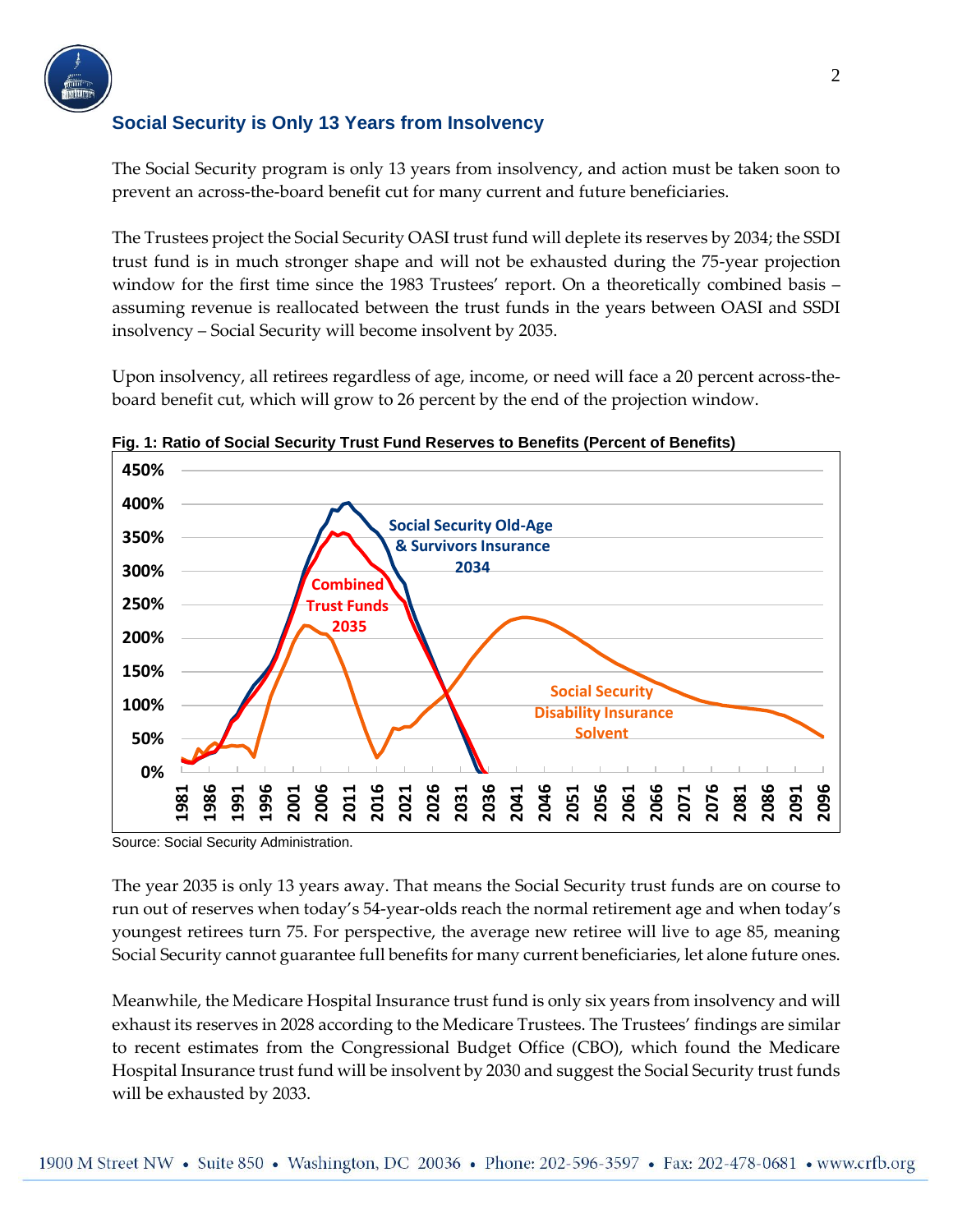

### **Social Security Faces a Large and Growing Shortfall**

The Trustees project Social Security will run chronic deficits. They estimate the program will run a cash-flow deficit of \$112 billion this year – which is 1.3 percent of taxable payroll or 0.5 percent of GDP. Social Security will run nearly \$2.5 trillion of cumulative deficits over the next decade.

Over the long term, the Trustees project Social Security's cash shortfall (assuming full benefits are paid) will grow to 2.8 percent of taxable payroll (1.0 percent of GDP) by 2032, to 3.5 percent of payroll (1.2 percent of GDP) by 2042, and to a high of 4.9 percent of payroll (1.7 percent of GDP) by 2079. Costs will then decline to 4.3 percent of payroll (1.4 percent of GDP) by 2096.

Social Security's rising long-term shortfall is largely the result of rising costs, mainly due to the aging of the population. Total Social Security costs have already risen from 10.9 percent of taxable payroll in 2002 to 14.1 percent in 2022 and are projected to rise further, to 16.1 percent of payroll by 2032, to 16.8 percent by 2042, and to 17.6 percent by 2096. Revenue will fail to keep up with growing costs, rising only modestly from 12.8 percent of payroll today to 13.4 percent by 2096.



**Fig. 2: Social Security Revenue and Benefits (Percent of Taxable Payroll)** 

Source: Social Security Administration.

Typically, the Trustees measure Social Security's financial imbalance over 75 years. They find the program faces an actuarial shortfall of 3.42 percent of taxable payroll, which is 1.2 percent of GDP or over \$20 trillion in present value terms. A plan to restore sustainable solvency over the next 75 years would require the equivalent of increasing payroll taxes immediately by 26 percent, reducing spending by 20 percent for all current and future beneficiaries, or some combination. Actual reforms could be better targeted, rather than across-the-board, and phased in gradually.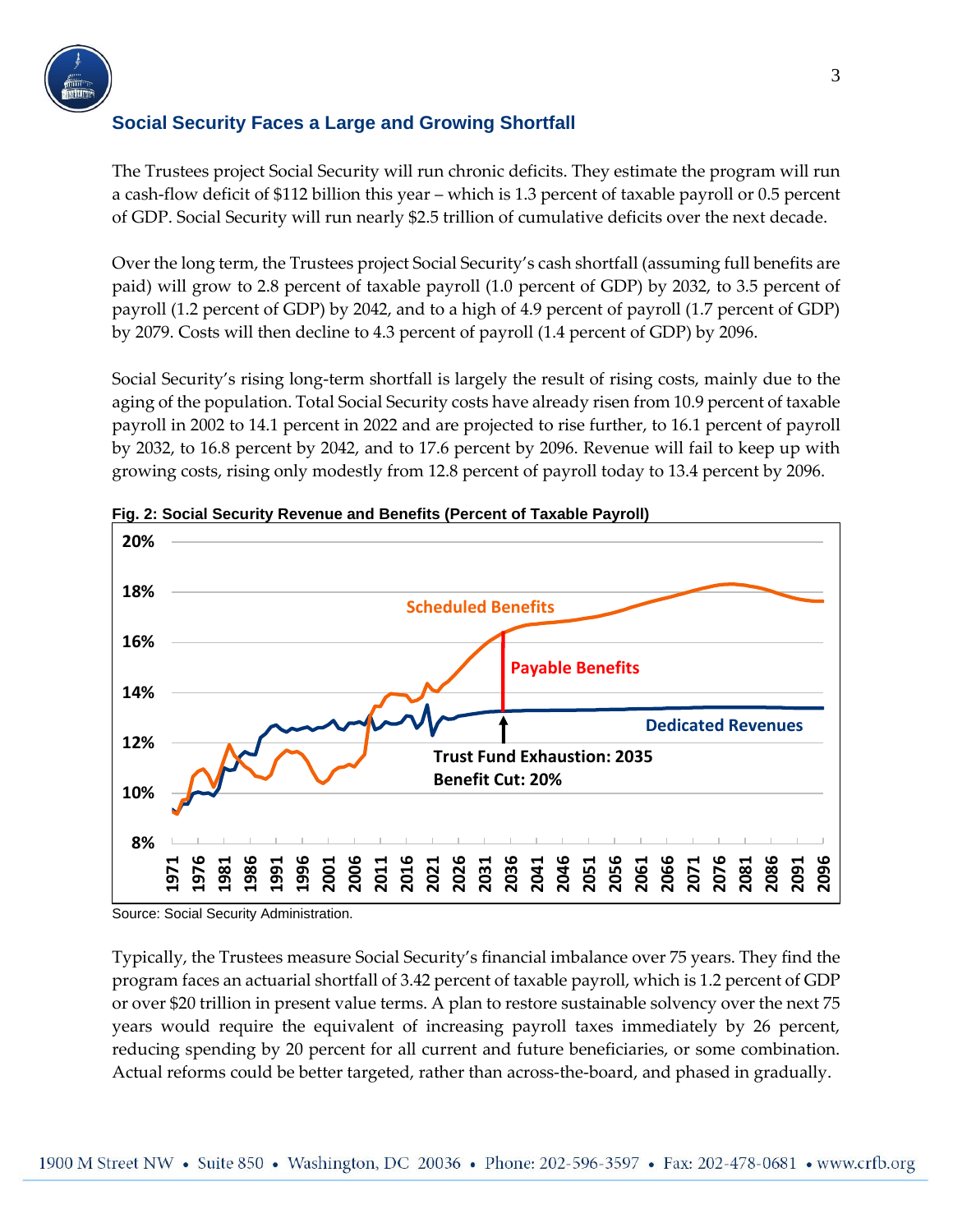

### **Social Security's Finances Are Slightly Improved, but Remain Perilous**

Social Security's finances are slightly improved relative to last year but have worsened substantially over the last dozen years. The last [Social Security Trustees report,](https://www.crfb.org/papers/analysis-2021-social-security-trustees-report) released in August 2021, estimated an insolvency date of 2034 and a 75-year actuarial imbalance of 3.54 percent of taxable payroll. The Trustees now project Social Security will remain solvent until 2035, one year later than last year's estimate, and faces a 75-year shortfall of 3.42 percent of payroll.

Relative to last year, economic changes improved the 75-year shortfall by 0.13 percentage points of payroll. Specifically, increases in real interest rates through 2024 improved the actuarial balance by 0.02 percentage points of payroll, increases in assumed potential GDP improved the balance by 0.03 percentage points, and other factors improved the balance by 0.07 percentage points.

|                                            | Effect on 75-<br><b>Year OASI</b><br><b>Shortfall</b> | Effect on 75-<br><b>Year SSDI</b><br><b>Shortfall</b> | Effect on 75-<br><b>Year OASDI</b><br><b>Shortfall</b> |
|--------------------------------------------|-------------------------------------------------------|-------------------------------------------------------|--------------------------------------------------------|
| 75-Year Actuarial Imbalance in 2021 Report | $-3.46%$                                              | $-0.08%$                                              | $-3.54%$                                               |
| Change in Demographic Assumptions          | $-0.04\%$                                             | $0.00\%$                                              | $-0.04%$                                               |
| Change in Economic Assumptions             | 0.13%                                                 | $0.00\%$                                              | 0.13%                                                  |
| Change in Disability Assumptions           | $0.00\%$                                              | 0.08%                                                 | $0.07\%$                                               |
| Methods and Programmatic Data              | 0.01%                                                 | $0.00\%$                                              | 0.01%                                                  |
| Shifting of 75-Year Window                 | $-0.05%$                                              | $-0.01%$                                              | $-0.06%$                                               |
| 75-Year Actuarial Imbalance in 2022 Report | $-3.41%$                                              | $-0.01%$                                              | $-3.42%$                                               |

#### **Fig. 3: Reasons for Change in 75-Year Actuarial Shortfall (Percent of Taxable Payroll)**

Source: Social Security Administration. Numbers may not sum due to rounding.

Changes in disability assumptions, especially from lower assumed applications, improved the actuarial balance by an additional 0.07 percentage points of payroll relative to last year. As many workers with disabilities went on expanded unemployment benefits in 2020 and then returned to the workforce in 2021 and 2022, this improvement has helped extend the life of the SSDI trust fund.

The Trustees previously projected SSDI trust fund would be exhausted in 2057; they now estimate it will remain solvent beyond the 75-year window. Still, policymakers should continue to support [improvements to disability program,](https://www.crfb.org/project/ssdi-solutions-initiative) particularly those that can help to support individuals with disabilities to remain in or return to the workforce.

Meanwhile, new demographic assumptions worsened Social Security's 75-year shortfall by 0.04 percentage points of payroll, mainly as a result of historically low birth rates. Other factors, such as lower estimates of lawful permanent residents and higher death rates worsened the 75-year shortfall by 0.01 and 0.02 percentage points, respectively. The Trustees assume the COVID-19 pandemic will continue to cause lower legal immigration levels and higher death rates.

Most of the remaining change is due to the new projection window. Including the year 2096 in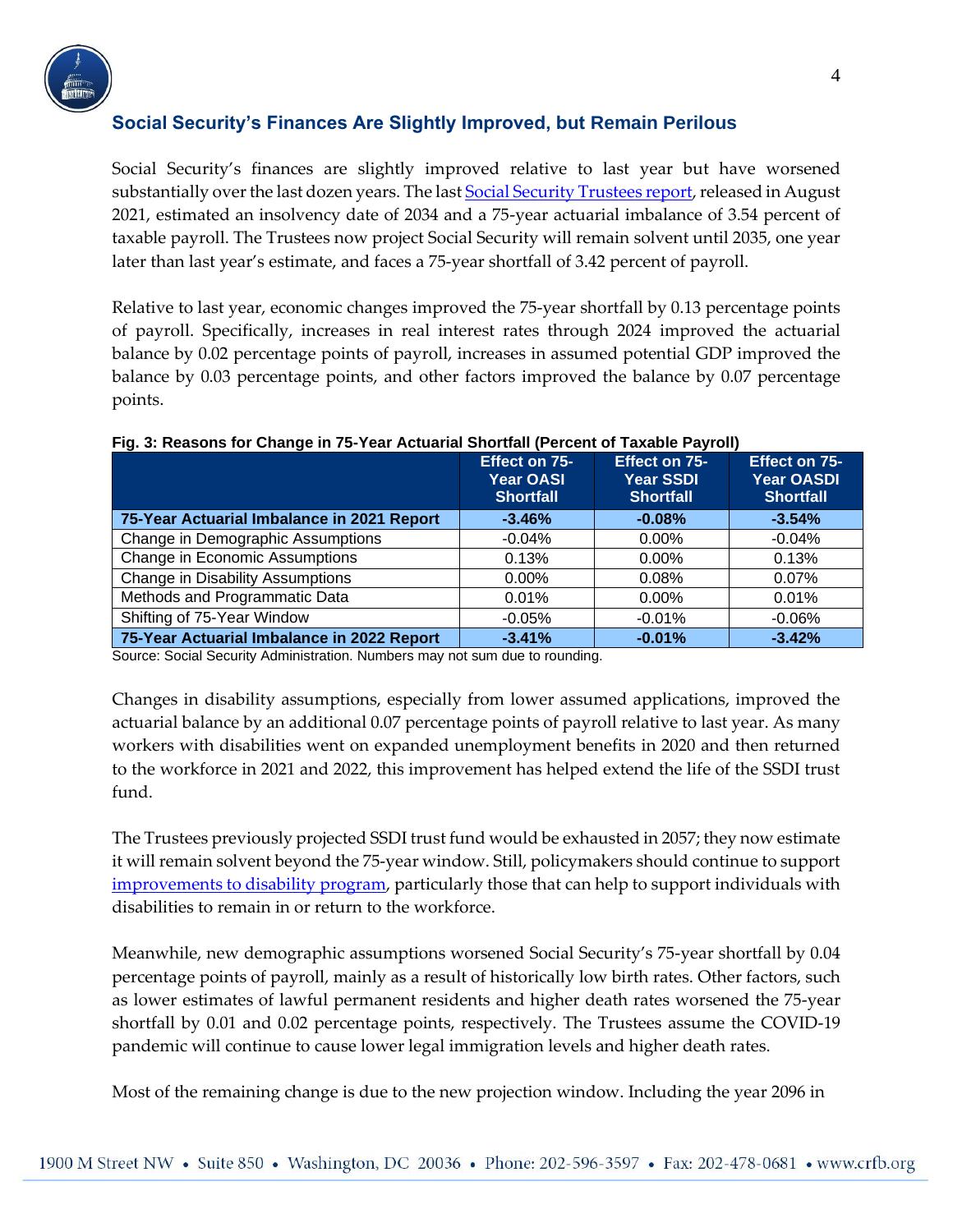

the Trustees 75-year solvency projections worsened the 75-year actuarial imbalance by 0.06 percentage points of payroll.

Importantly, the Trustees economic assumptions appear in many ways outdated. For example, they assume a 3.8 percent cost-of-living adjustment next year, which would actually require substantial *deflation* in the coming months. They also project inflation to normalize next year, while most forecasters believe it will remain elevated at least into next year, if not longer.

The overall improvement of Social Security's fiscal outlook is a departure from the downward trend that's persisted for more than a decade. While Social Security's projected 75-year shortfall is 3 percent better than a year ago, it is 28 percent worse than in 2015 and 78 percent worse than it was in 2010 – when the shortfall was only 1.92 percent of payroll.



**Fig. 4: 75-Year Shortfall in Social Security Trustees' Reports (Percent of Taxable Payroll)**

Source: Social Security Administration.

Even with this year's improvement, Social Security's 75-year shortfall is the second largest it has been since before the 1983 reforms.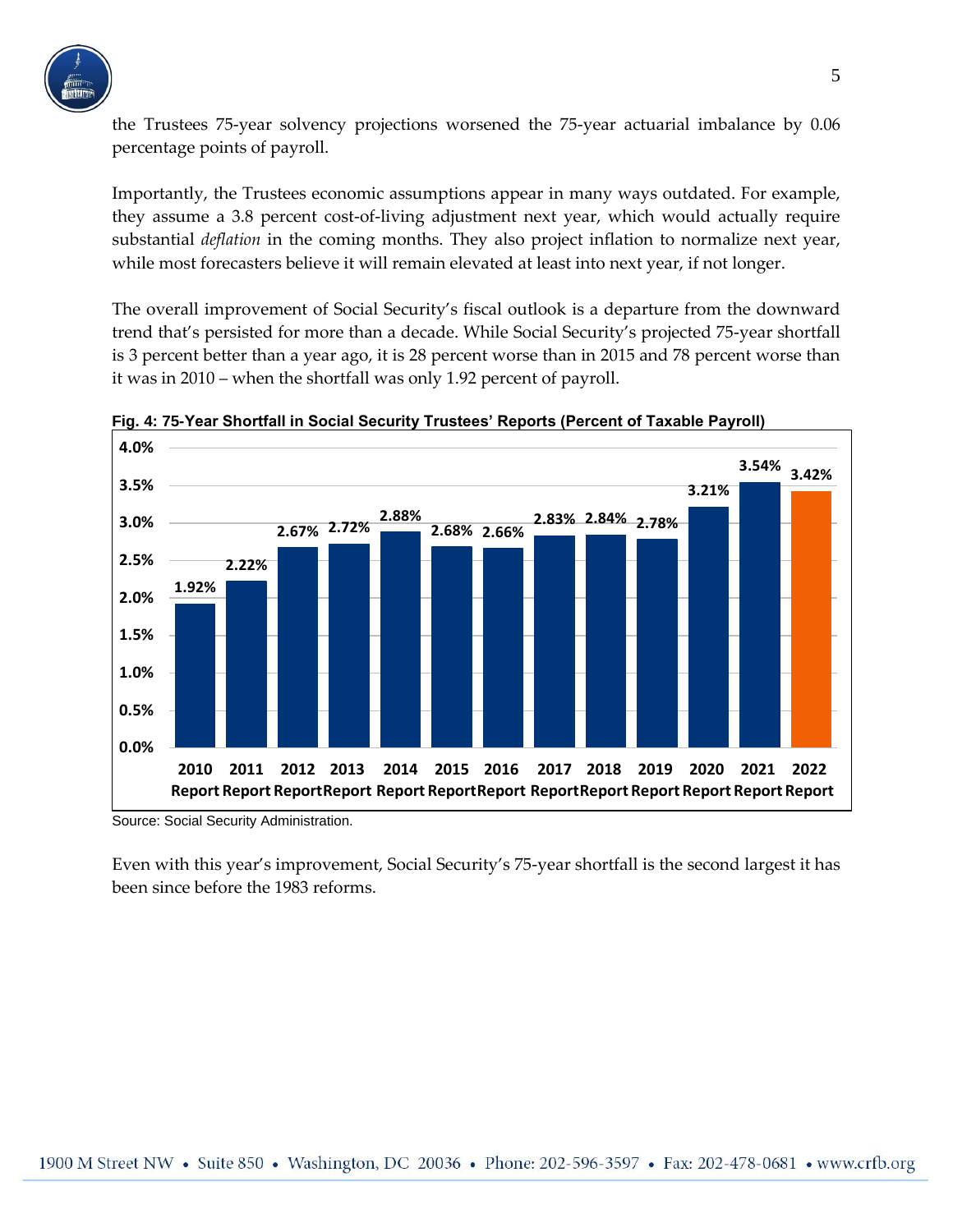

### **Delaying Fixes to Social Security is Costly**

Changes must be made in order to ensure Social Security's solvency, and the sooner the better.

In their report, the Trustees recommend that "lawmakers address the projected trust fund shortfalls in a timely way in order to phase in necessary changes gradually and give workers and beneficiaries time to adjust to them." Quick action would also give policymakers choices in making targeted adjustments, enhancing benefits for vulnerable populations, and achieving the added benefit of pro-growth reforms.

Delaying action until 2035 would make the needed tax increases or benefit reductions about 25 percent larger than if action were taken today. According to the Trustees, 75-year solvency could be achieved with a 26 percent (3.24 percentage point) payroll tax increase today but would require a 33 percent (4.07 percentage point) increase in 2035. Similarly, Social Security solvency could be achieved with a 20 percent across-the-board benefit cut today, which would rise to 25 percent by 2035. Benefit cuts for new beneficiaries would need to be 24 percent if imposed today, but even eliminating benefits for new beneficiaries in 2035 wouldn't be enough to prevent insolvency.



**Fig. 5: Tax Increases or Benefit Changes Need to Achieve Solvency (Percent Change)** 

Source: Social Security Administration.

Thoughtful [trust fund solutions](https://www.crfb.org/papers/case-for-trust-fund-solutions) would not only prevent deep, across-the-board benefit cuts, but could also [support economic growth](https://www.crfb.org/blogs/trust-fund-solutions-would-be-pro-growth), reduce inflationary pressures, and improve the nation's fiscal outlook. We recently published [ten options to improve Social Security solvency](https://www.crfb.org/blogs/ten-options-secure-social-security-trust-fund) - including several benefit and revenue changes. Other proposals can be designed with our Social Security [Reformer tool.](https://www.crfb.org/socialsecurityreformer/)

The closer we get to insolvency, the fewer of these options remain available.